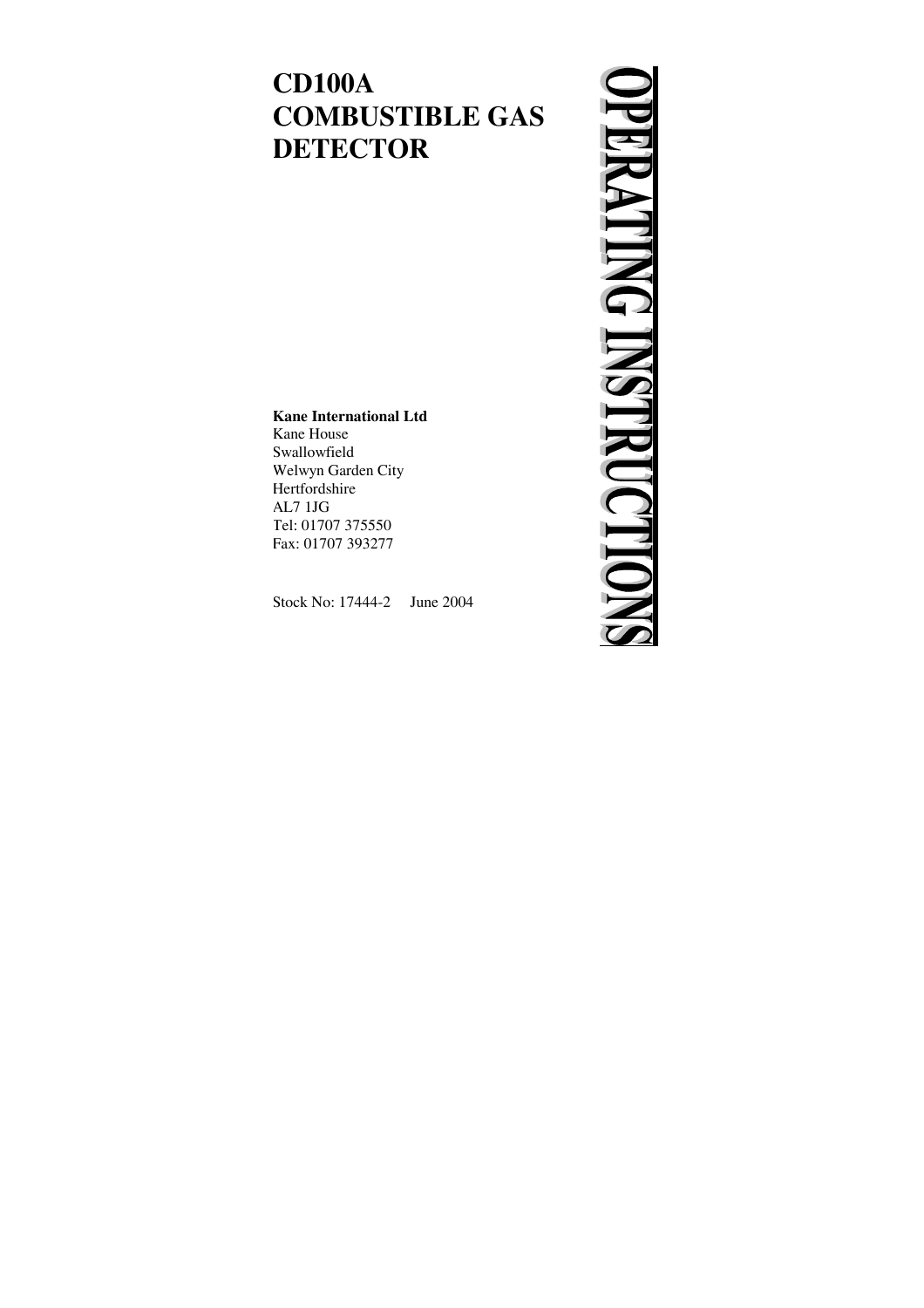# **PRODUCT FEATURES**



- 1. Flexible Gooseneck
- 2. Visual Leak indicator
- 3. Low Battery Indicator
- 4. Power On Light
- 5. Solid State semiconductor sensor
- 6. Sensor Cover
- 7. Audible Leak Indicator
- 8. Tic Adjustment (located on the side of the unit)
- 9. Protective Boot
- 10. Gooseneck Clip
- 11. Socket for Optional Earphone
- 12. Tip Light
- 2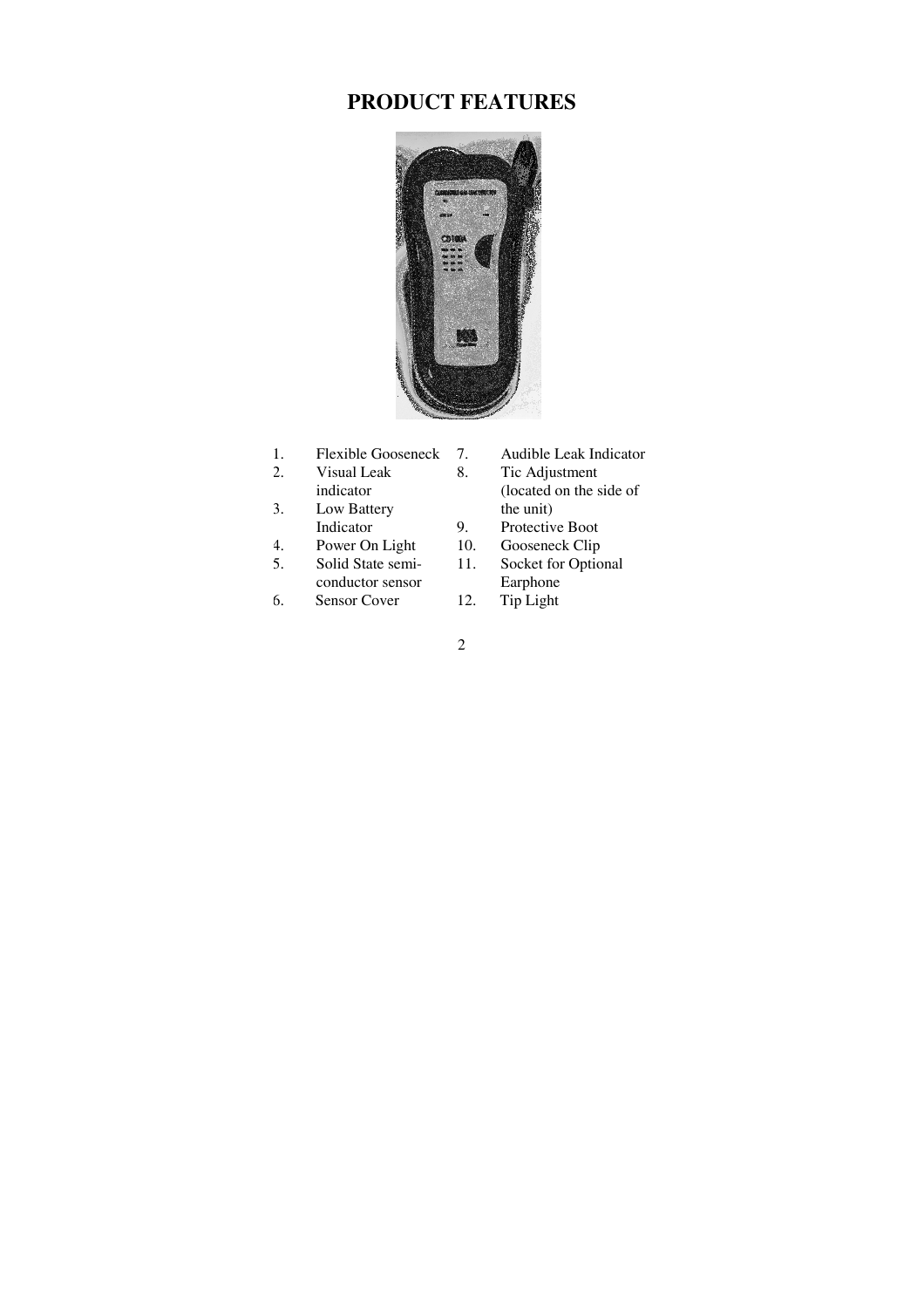### **GENERAL DESCRIPTION**

This instrument is an advanced combustible gas leak detector, capable of locating many combustible, non combustible and toxic gases.

A partial list of these gases include:

Acetone Jet Fuel Alcohol Lacquer Thinners Ammonia Methane Benzene Naphtha Butane Natural Gas Ethylene Petrol Propane<br>
Gasoline - Petrol Toluene Gasoline - Petrol Hydrogen Industrial Solvents

The detector is factory calibrated for methane in air.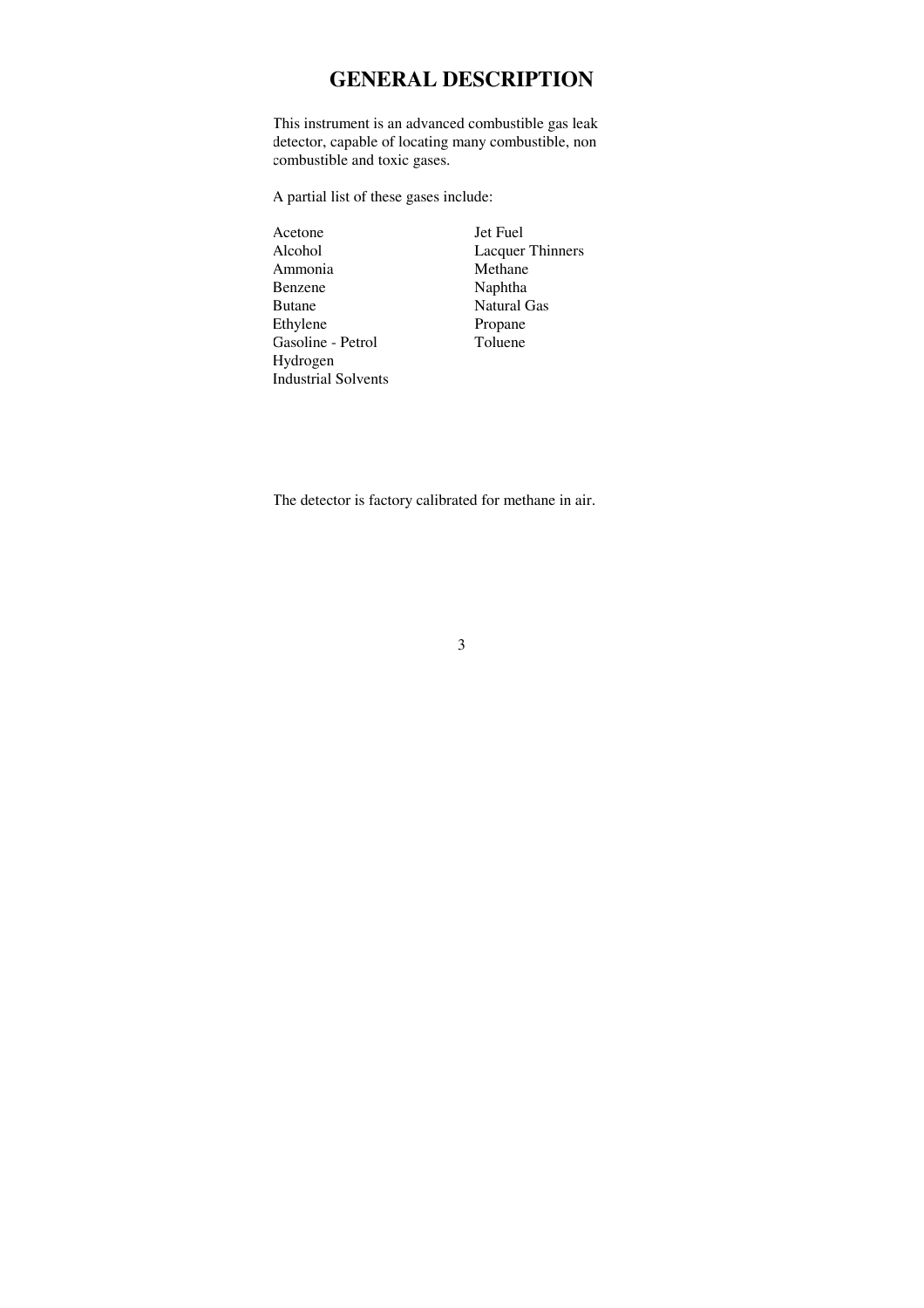### **Operation**

- 1. Turn the instrument on by rotating the thumbwheel downwards in a non-contaminated environment. i.e. Fresh Air.
- 2. The green Power LED will be illuminated when the unit is turned on. If the battery level is low then the red LED will be steady and the tic rate will not be adjustable. The battery will need replacing.
- 3. Adjust to a slow uniform tic rate with the use of the thumbwheel (approximately 2 ticks per second). This sets the instrument to the background level, you should start your testing by setting in fresh air. The red LED indicator will flash in correspondence with the tic rate. Please allow around 10 seconds for the sensor to stabilise indicated by a steady tic rate. However it may occasionally require up to 2 minutes to stabilise under some conditions.
- 4. The unit responds to gas with a variable audible ticking sound. The audible tic increases in volume when exposed to gases with 50 parts per million or more. When gas is detected the tick rate will increase, rotate the thumbwheel back to the steady tick, resetting the instrument to this new background level. Move the instrument into higher concentrations of gas (indicated by increased tick rate) until the leak is found.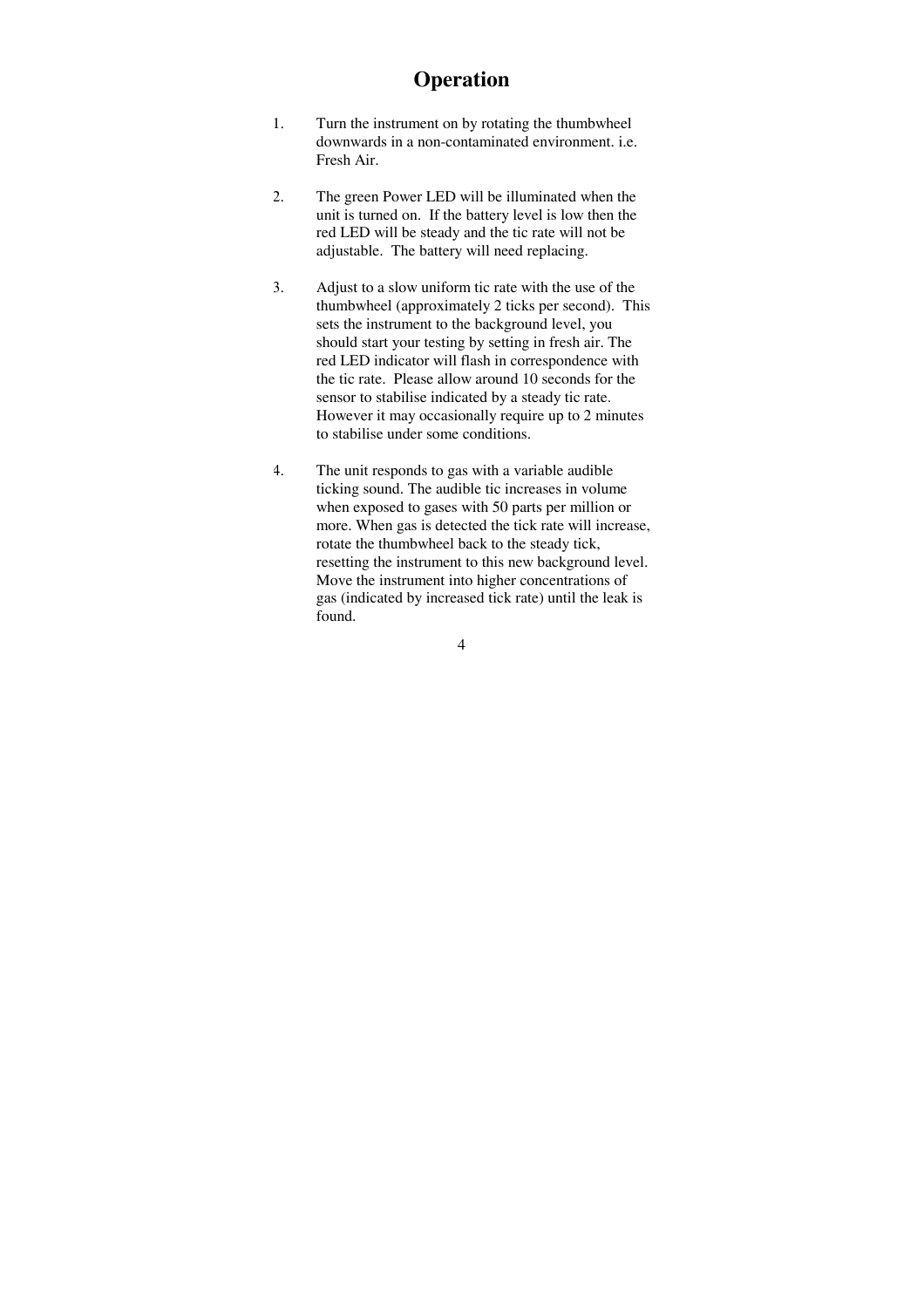- 5. The 'Tip-light' is used to see around the area of the leak when in a dark environment.
- 6. When this instrument is used in noisy environments, look at the red LED which flashes more rapidly as the tic rate increases. The optional earphone can be plugged into the unit's side if there is high background noise or the operator does not want to disturb other people. This also disables the speaker.
- 7. If the tic rate becomes uncontrollable, it may be necessary to change the sensor.
- 8. The detector will respond to some leak finding solution (e.g. Soap), so please use your detector first. If over exposed to some gases, the detector may take an extended period of time to return to normal.

### **Battery Replacement**

- 1. Remove the battery case cover.
- 2. Replace the 9V alkaline battery. An alkaline battery should always be used. Ensure the polarity of the battery matches that shown in the compartment.
- 3. Replace battery case cover.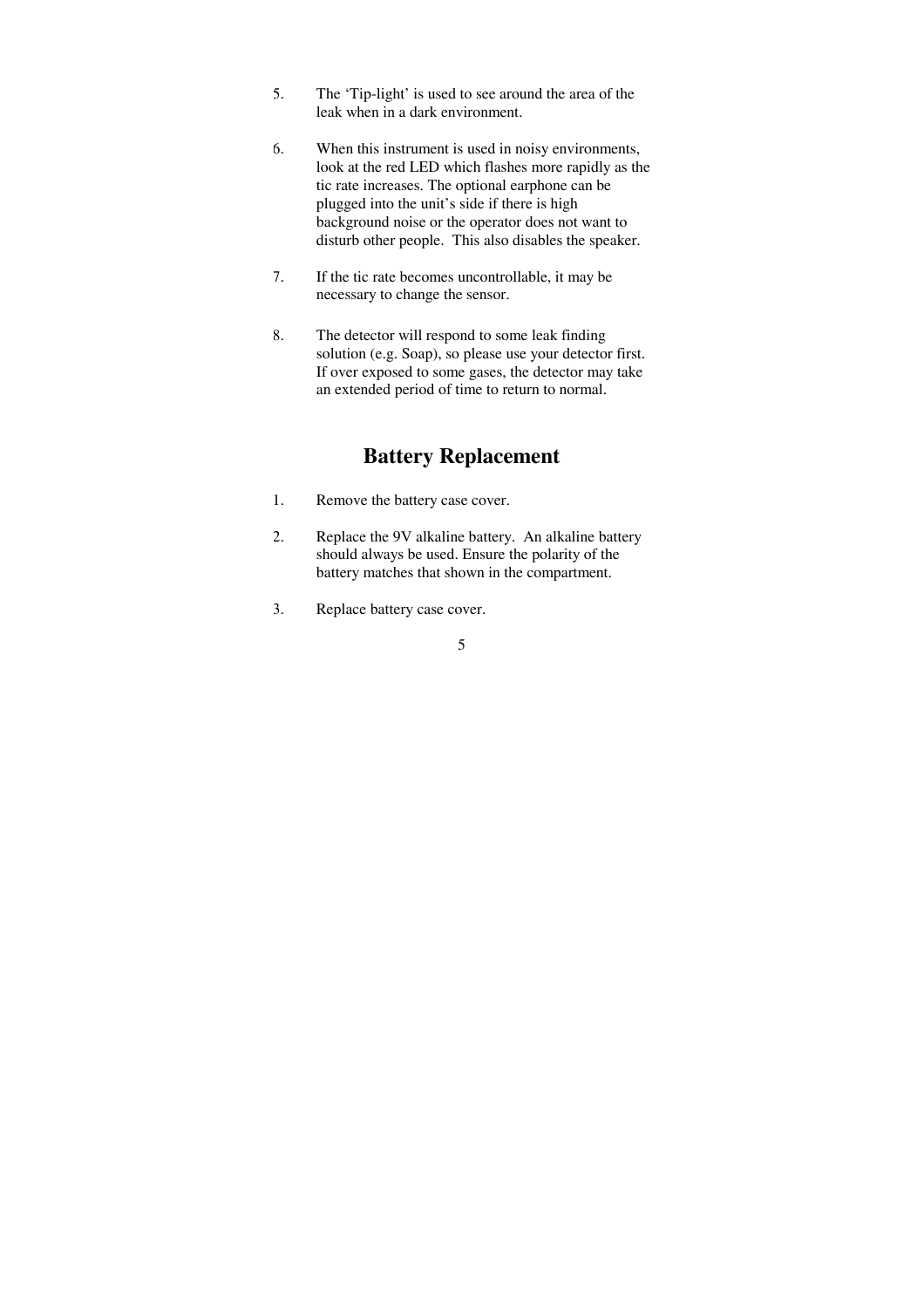### **ELECTROMAGNETIC COMPATIBILITY**

The European Council Directive 89/336/EEC requires that electronic equipment does not generate electromagnetic disturbances that exceed defined levels and has an adequate level of immunity to enable it to be operated as intended. The specific standards applicable to this product are detailed in the appendices.

Since there are many electrical products in use that pre-date this Directive and may emit electromagnetic radiation in excess of the standards defined in the Directive there may be occasions where it would be appropriate to check the analyser prior to use. The following procedure should be adopted:

- Go through the normal start up sequence in the location where the equipment is to be used.
- Switch on all localised electrical equipment that might be capable of causing interference.
- Check that all performance are as expected. (A level of disturbance in the performance is acceptable). If not adjust the position of the instrument to minimise interference or switch off, if possible, the offending equipment for the duration of the test.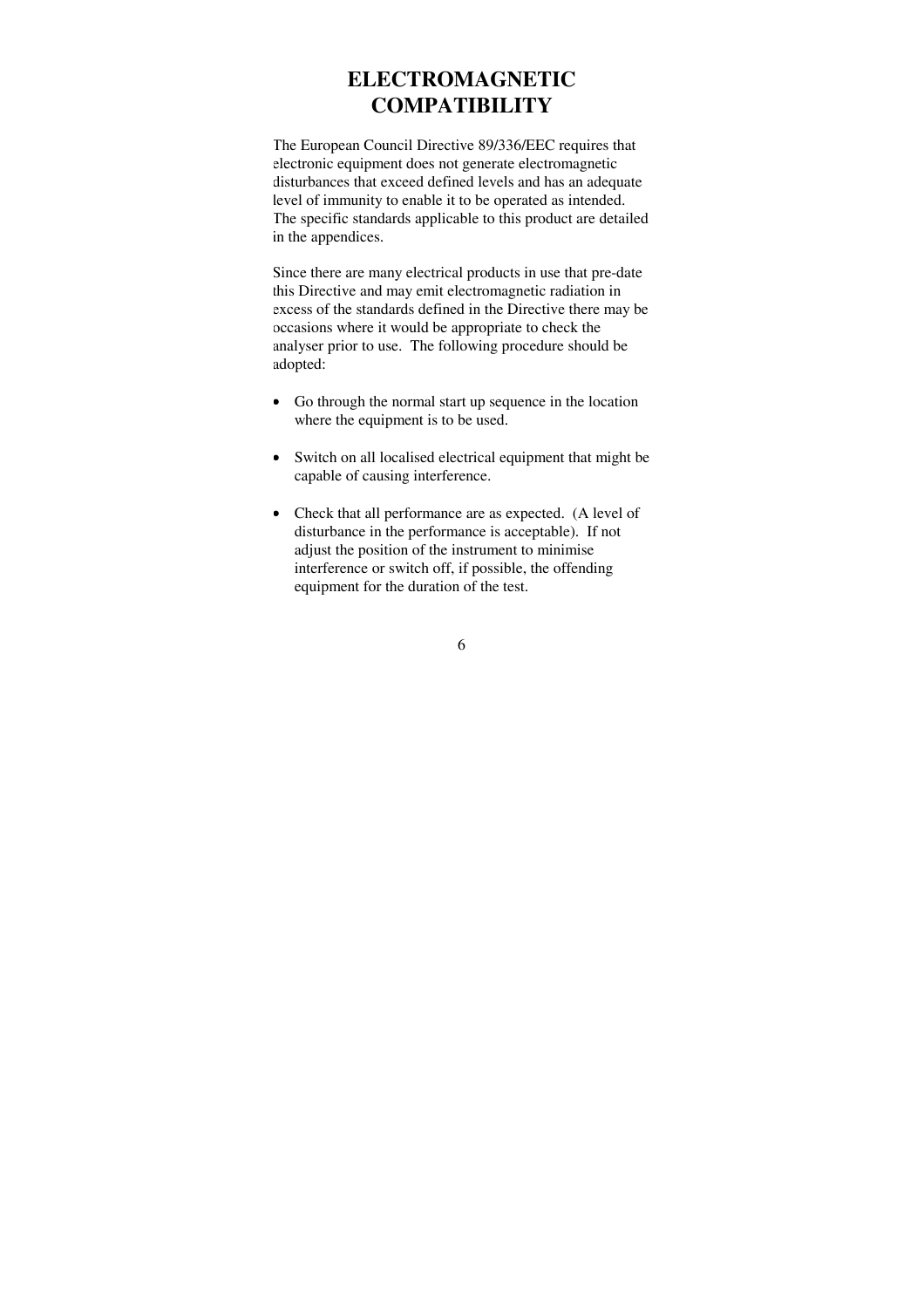At the time of writing this manual (April 1998) there is no awareness of any field based situation where such interference has ever occurred and this advice is only given to satisfy the requirements of the Directive.

# **Sensor Filter and Sensor Replacement**

The sensor is housed at the tip of the gooseneck assembly.

To remove the sensor:

- 1. Turn the unit off.
- 2. Pull off the top half of the sensor housing. Pushing to one side aids removal.
- 3. With care move the 'Tip-light' LED to one side to gain access to the sensor (small silver can).
- 4. Unplug the sensor and replace it with a new one.

Note: The sensor can be fitted in either one of two ways without affecting instrument operation.

- 5. Realign the LED ensuring it sits above the sensor.
- 6. Replace sensor cover by pushing it firmly in place. Note ! the locating pin between the body and sensor cap.

The sensor has a life greater than 3 years.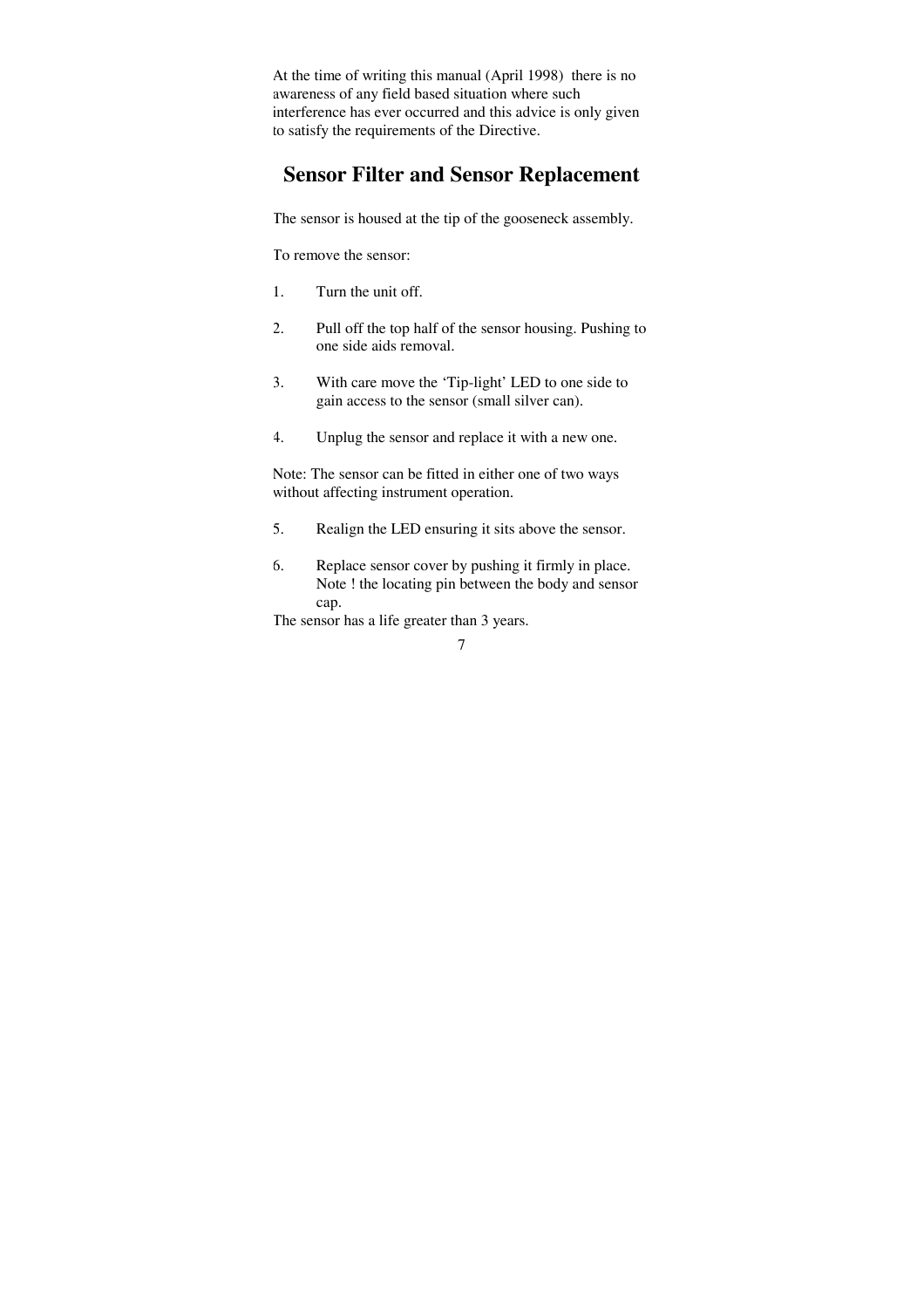# **Specifications**

| Power Supply         | 1 x 9V battery (alkaline preferred)    |
|----------------------|----------------------------------------|
| Sensor               | Solid state semi conductor             |
| Sensitivity          | $<$ 50 ppm methane                     |
| Indicators           | Audible: Adjustable tic rate           |
|                      | Visual: Flashing LED                   |
| Warm-up              | 10 seconds                             |
| <b>Response Time</b> | Instantaneous                          |
| Duty Cycle           | Continuous                             |
| <b>Battery Life</b>  | 5 hours typical use                    |
| Dimensions           | $8.44.44$ W x $1.5.5$ D                |
|                      | $205$ mm x $100$ mm x $36$ mm          |
| Weight               | 15 oz / 460 gm                         |
| Probe Length         | 18 inches / 460 mm                     |
| Operative            | $0-50^{\circ}$ C / $+32-122^{\circ}$ F |
|                      |                                        |

### **Protection Against Electric Shock (in accordance with EN 61010-1 : 1993)**

This instrument is designated as Class III, SELV.